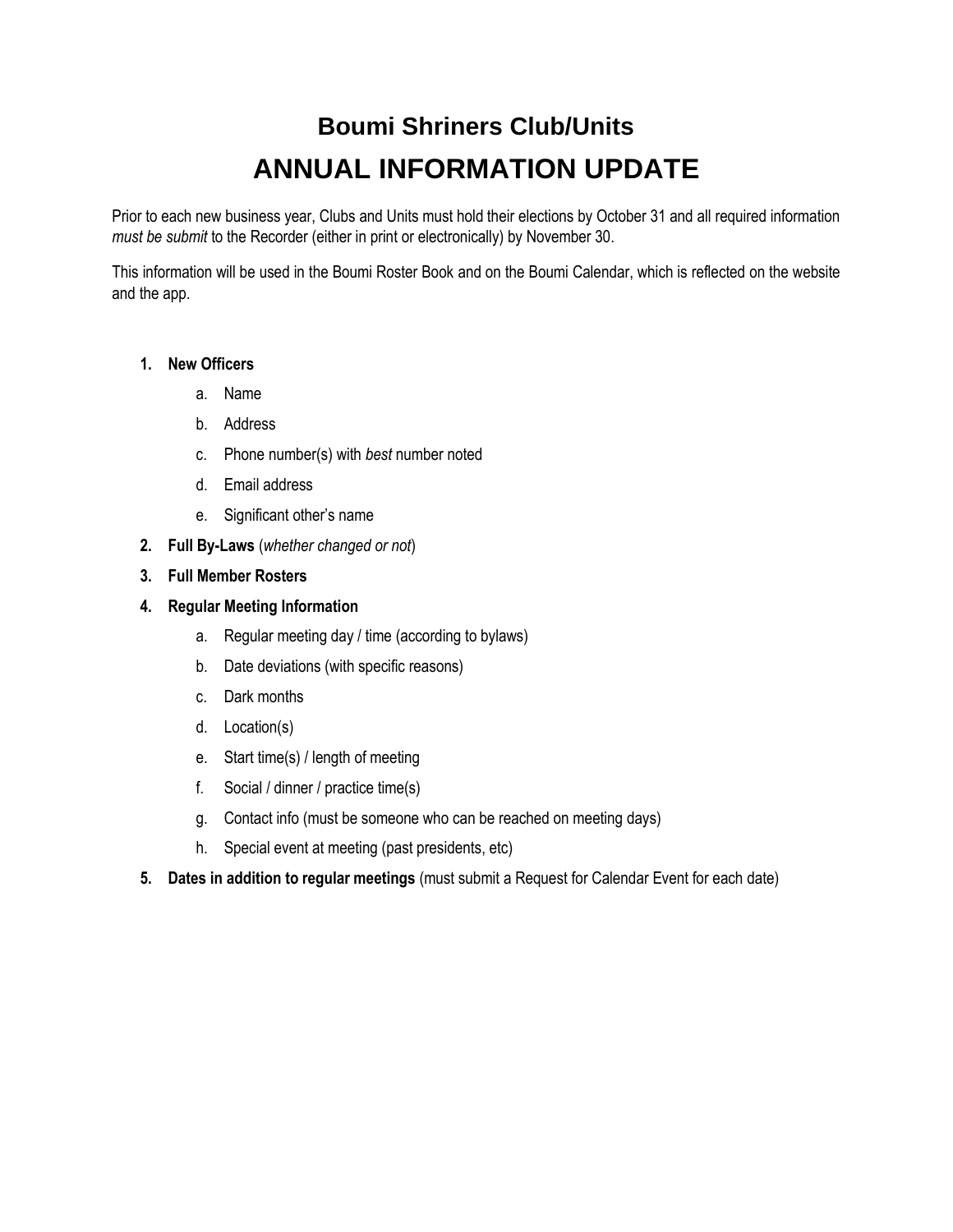| UNIT/CLUB: ___________________________________                                                                                                                      | <b>YEAR:</b> ____________                                                                                                                                             |  |
|---------------------------------------------------------------------------------------------------------------------------------------------------------------------|-----------------------------------------------------------------------------------------------------------------------------------------------------------------------|--|
|                                                                                                                                                                     |                                                                                                                                                                       |  |
|                                                                                                                                                                     |                                                                                                                                                                       |  |
|                                                                                                                                                                     |                                                                                                                                                                       |  |
|                                                                                                                                                                     | Meeting Start Time: ________ Typical length of meeting / End Time: ______                                                                                             |  |
| Do you split your meetings into parts? (ie, social at 6pm, dinner at 7pm, practice at 8pm,<br>etc.) If so, please include it if you want it on your calendar entry: |                                                                                                                                                                       |  |
|                                                                                                                                                                     | <u> 1989 - Johann John Stoff, deutscher Stoff, der Stoff, der Stoff, der Stoff, der Stoff, der Stoff, der Stoff, d</u>                                                |  |
|                                                                                                                                                                     |                                                                                                                                                                       |  |
|                                                                                                                                                                     | Special Event(s) at Regular Meetings (ie, Past Presidents, Ladies, etc): ______________                                                                               |  |
|                                                                                                                                                                     | Date deviations***, including specific reason(s): _______________________________<br>,我们也不能在这里的时候,我们也不能在这里的时候,我们也不能会在这里,我们也不能会在这里的时候,我们也不能会在这里的时候,我们也不能会在这里的时候,我们也不能会 |  |
|                                                                                                                                                                     |                                                                                                                                                                       |  |
| Event form to the Recorder for each event.                                                                                                                          | Dates requests in addition to regular meetings must be submit on a Request for Calendar                                                                               |  |

*\* According to your Unit/Club Bylaws*

*\*\* Must be someone who can be reached on meeting days*

*\*\*\* Meeting date deviations are not automatically approved; please confirm with the Recorder prior to advertising and sending out meeting/event information*